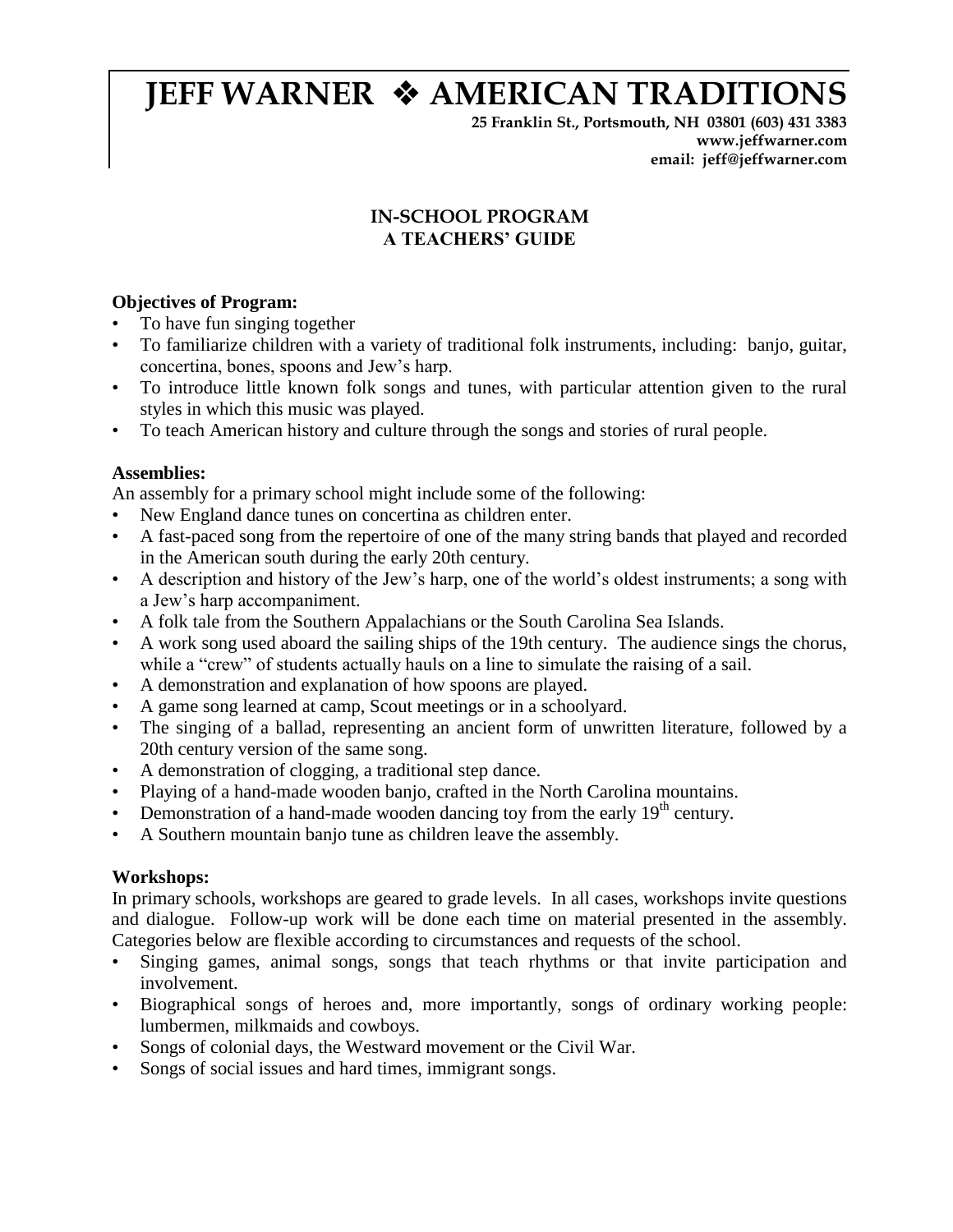#### **Teaching History Through Folk Song:**

The story of life in America has best been told though the honest expressions of its working people. A feeling for that life is best gained by listening to their songs and stories, which are both art and oral history. Folksongs can tell us why people emigrated to America—or why they moved west in covered wagons—and what few vital possessions they took with them. They describe designs of sailing ships and tell of the men who worked them. They reveal the hazards of coal mining--and they remind us of the times when rattlesnakes were an ever-present danger, and when there was often too little to eat. As such, folksongs give us a first hand view—the good and the bad—of what it was like to be an early American.

# **A Need For An Awareness Of The Past:**

In the last hundred years, Americans have seen a remarkable acceleration in the rate of social change. Previously, whole generations could come and go and live essentially as had prior generations. Those who lived through the American Revolution had a great deal in common with those who survived the Civil War. Even forty years after Abraham Lincoln, things had not changed dramatically for the vast majority of people: the farming families, the lumbermen, and all the other working people who labored to mold the feared wilderness into something hospitable.

With the advent of railroads and steam ships, however, the Industrial Revolution began to be felt across the land. The airplane was invented in 1903, and only twenty-four years later, Lindbergh crossed the Atlantic. Henry Ford began to produce inexpensive automobiles, and this new mobility, combined with the social instability caused by a Great Depression and two Great Wars, created an America on the move, well on its way to becoming an urban-suburban society. Now, in the middle of the Space and Nuclear Age, we have what people have never had to deal with before on a global level: a wholly unpredictable future.

**It is important then, that we be acutely aware of the past, for we are becoming rootless, our tastes determined by industry, and our eyes glued to the television. It is easy for the solid substance of the past to be lost in the ephemeral present of rock music stars and designer jeans. If we lose our history, we will have lost the sense of community that gives a feeling of belonging to a people or a nation; the sense of continuity that tells us that we are one more generation in a chain; the sense of heritage that tells us from where we have come and how we might best proceed.** 

#### **Some Characteristics of Folksongs:**

One definition of a folk song is a song sung by anyone for their own enjoyment in a non-commercial act. I agree with that. Additionally, however, the following should be considered:

1. **Folksongs are usually old songs**, old enough, or at least well traveled enough from person to person by word of mouth, so that people do not remember who wrote them. It was often the oldest songs that expressed sentiments, values or problems universal enough for each succeeding generation, in turn, to learn and cherish them.

2. **Folksongs are learned by oral transmission** and therefore change through time. In traditional societies of long ago, songs were learned by individuals from individuals. As Mike Seeger says, "Before recording, if you heard music, it was being played by someone right next to you." There was no radio, no sheet music to provide standard, nation-wide versions of popular songs to mass audiences. Songs were carried on, in a sense, from master to apprentice.

Because of the vagaries of memory, ability and personality, words and music had a tendency to change subtly from singer to singer. Despite every effort—perhaps—on the part of the singers to learn and sing the songs as they heard them, the music was never static, never frozen, but always taking on the characteristics of the community where it was performed, always in a state of becoming.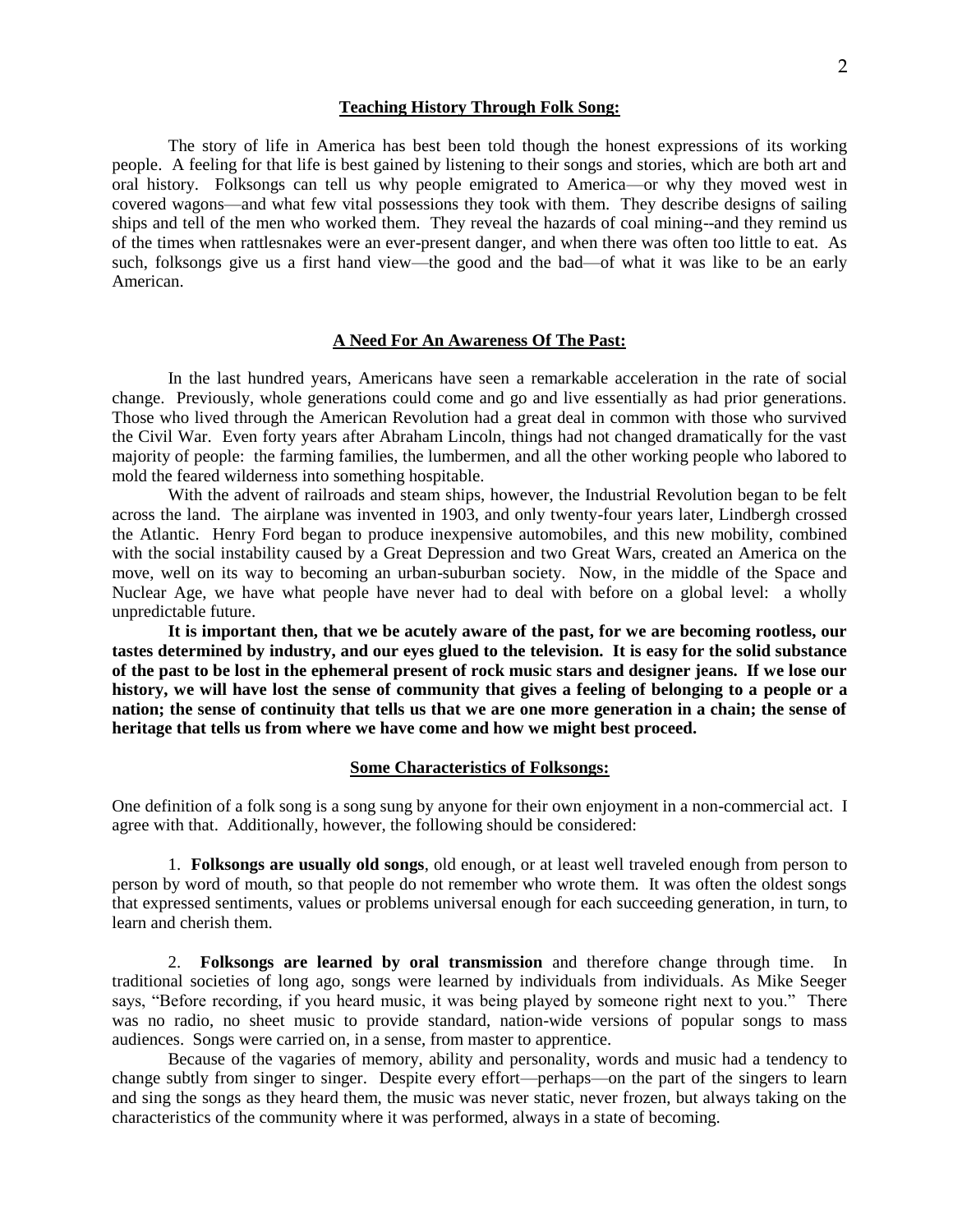3. **Folk music comes from people who are somehow apart from others geographically or sociologically**. The Scotch-Irish families of the Southern Appalachians who settled in the mountains in the 1700s, and who have maintained the music of the British Isles for two centuries, are an obvious example. But folksongs and other forms of folklore (e.g., stories, games, jokes, ways of cooking, colorful sayings) are also found among school children, in the military, on baseball teams, among automobile workers, among Polish immigrants and in any group which sees itself as distinct from the rest of the population. While Americans might fully accept the ice water drenching of a football coach after a victory, it is a folk custom that might seem odd to an Indonesian weaver.

4. **Folksongs often come from working people—usually poor working people.** This is an oversimplification, admittedly. Nevertheless, it is true that the middle class and the wealthy have had greater access to current fashions, and that social status was, to some extent, based upon the awareness and appreciation of the new and novel. Working people, until recently, were without access to the fashionable, and tended to cherish the old ways, while not cherishing their poverty.

While there is much to be gained from studying the older songs, it must be reiterated that folk music and folk culture are still very much with us. Folklore is being created everyday as people adopt and change cultural elements to make them their own.

## **The Instruments**

#### **1. Five-String Banjo:**

While the banjo has the reputation of being a truly representative American instrument, which it is, it also has the reputation of being an instrument native to America, which it is not. The banjo came to this country from western Africa with the slaves in the 17th and 18th centuries. Its primary characteristics, a resonating animal skin drum head and a shorter fifth or drone string, can still be found on instruments in Africa and India. It is interesting to note that the banjo has evolved from being an instrument played exclusively by black slaves in the colonial days, to being an instrument played almost exclusively by white musicians in the 21st century.

Banjos were not produced commercially until the 1850s, and those banjos were available to urban players only. Most rural banjos were hand-made and had smooth, unfretted fingerboards, as do violins. The old playing styles, therefore, included a great deal of sliding from note to note in imitation of African American vocal styles.

## **2. Concertina:**

Commonly known—along with other accordion-like instruments—as the "squeeze box," the concertina was developed between 1829 and 1844, by an English scientist, Dr. Charles Wheatstone, who was also responsible, to a large extent, for the creation of an effective telegraph system. It is a "free-reed" instrument, as are the accordion and the harmonica, the free reed coming to Europe originally from the Orient.

The concertina did not really become a folk instrument until the 1860s, when mass production made them available. Thereafter, however, millions of them were made and sold until they fell into relative decline in the 1930s. Like the accordion, the concertina employs a large number of metal reeds. Unlike the accordion, there is no piano-like keyboard, but, instead, a complicated system of buttons (keys). The concertina was light and small, and its portability made it popular with traveling folk and sailors. Although today the concertina is strongly identified with sea songs, in fact its use was wide spread in Europe. Even the Salvation Army adopted the concertina at the turn of the century and used it in their street-corner inspirational bands.

The concertina is a relatively new, mechanical, and sophisticated instrument which, like the piano, was made possible by the scientific and technological advances of the Industrial Revolution.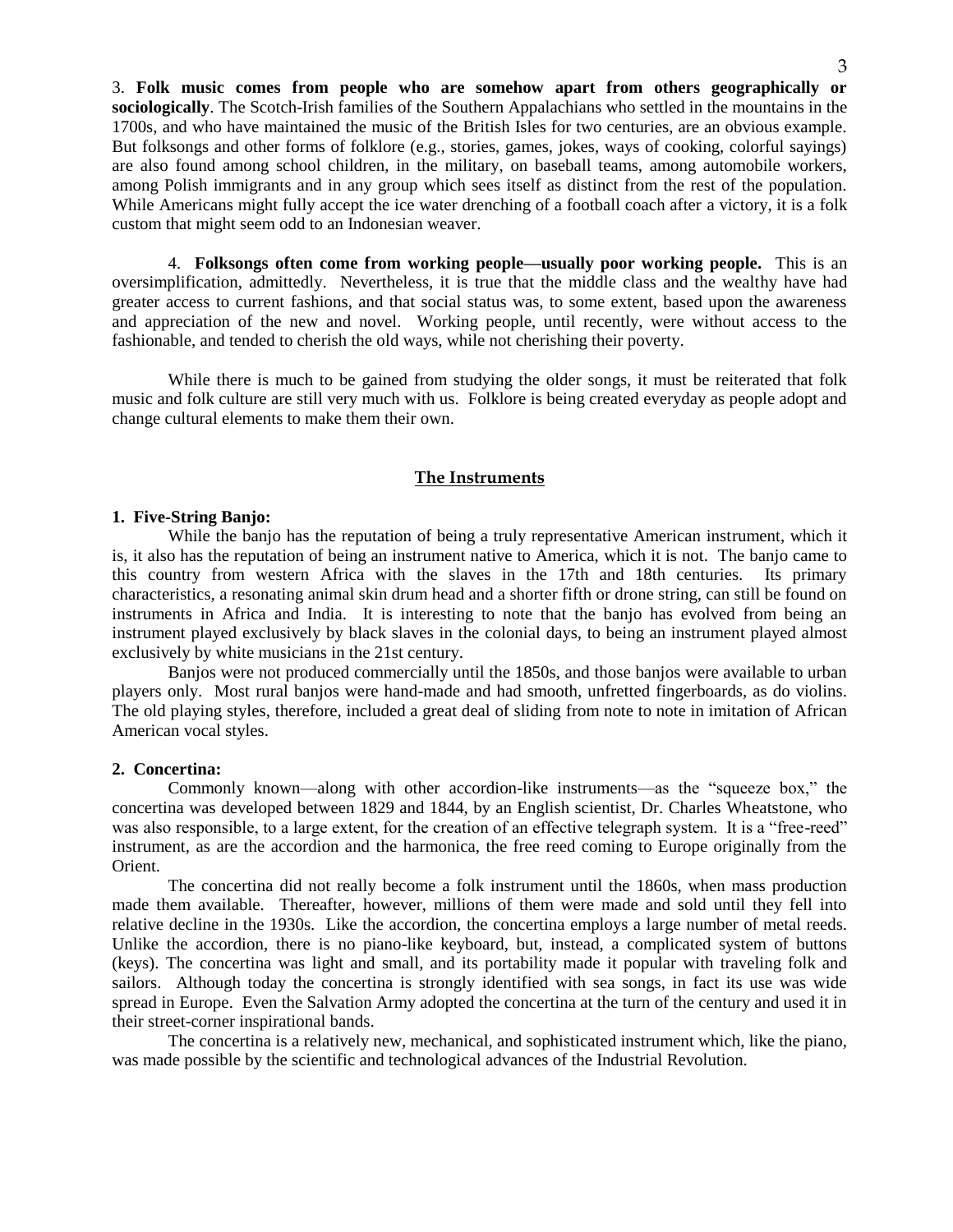#### **4. Guitar:**

Today, the guitar is known as the preeminent folk instrument. Remarkably however, the guitar is a latecomer to traditional folk music, at least in the English language. Imported to the American colonies from England in the 18th century, it was used by the wealthier classes for formal parlor music (Benjamin Franklin was known to have played guitar). In the 19th century, the guitar was used in the minstrel shows but was not nearly as popular as was the banjo.

Introduced to Florida, New Orleans and the southwest as well by Spanish colonists, the guitar was adopted by African American musicians in the Deep South in the late nineteenth century and subsequently adopted by white musicians. Widely distributed recordings of early blues and country music stars such as Robert Johnson, Jimmy Rogers and the Carter Family helped introduce the guitar to the nation at large. Early 20<sup>th</sup> century Sears and Montgomery Ward mail order catalogues made the guitar widely available.

## **5. Jew's harp**

The Jew's harp—known also as the "jaws harp," and by many other names, even in English—is a plucked idiophone (percussion instrument). It is held against the teeth, using the head as a gourd for amplification, the mouth to provide pitch and the fingers and breath to provide rhythm. The oldest Jew's harp on record is from 14th century China, though the instrument is probably far older than that. It is found in most parts of the world as a traditional instrument.

It is not known how the name came to be. It was sold in Europe by Jewish peddlers in the middle ages, but the name seems to pre-date that. There is academic speculation that the name may have come from the mishearing of a Dutch name for the instrument, *jeudgetrump* (child's trumpet), or a French name, *jeu d'harp* (play harp). But no one knows. In Italian, it is called *scaccipensieri* (chase away all thought).

## **6. Rhythm Instruments: Spoons, Bones and the Dancing Man Puppet:**

Folk music has always been the music that people actually make themselves, rather than only listen to passively. Standard melodic instruments were not always available to rural people, so they were inclined to use anything at hand. In such a way did the common house spoon, wooden or metal, become a musical instrument. Playing bones is, perhaps, even an older art. Indeed, drawings of female figures playing bones adorn Egyptian vases dating from 3000 BC. Often two sets are played—a set in each hand—the sound produced by clacking the pieces, one against the other, in complicated rhythms. Though my set is made from a cow femur bone, "bones" are often made out of wood.

The dancing or clogging man puppet is sometimes called a "limberjack" or a "jig doll" (UK). It is now thought of in America as an Appalachian Mountain toy, but did not begin there. It is first reported in America, ca.1820, but versions of it are known throughout England and abroad. It could have been first created wherever solo step dancing is a tradition.

#### **The Ballad**

Ballads were important to early Americans because they were the literature of people who could not read or write. Ballads are songs that tell stories and, as such, were vehicles for the transmission of cultural and historical information. Many of the oldest ballads tell stories of kings, knights and high-born ladies; or ancient legends closely related to early epics like *Beowulf*, that comprise the beginnings of written English literature. New ballads (18th, 19th and 20th century) tell tales of train wrecks, battles, lost love, presidential assassinations—or practically any event of human interest.

But new or old, the ballads that have survived in oral transmission have done so because they dealt with universal truths. Ballads document how people felt about their lives: their work, their losses, their longings—and the things they found amusing. As a result, they mirror the culture of a developing people.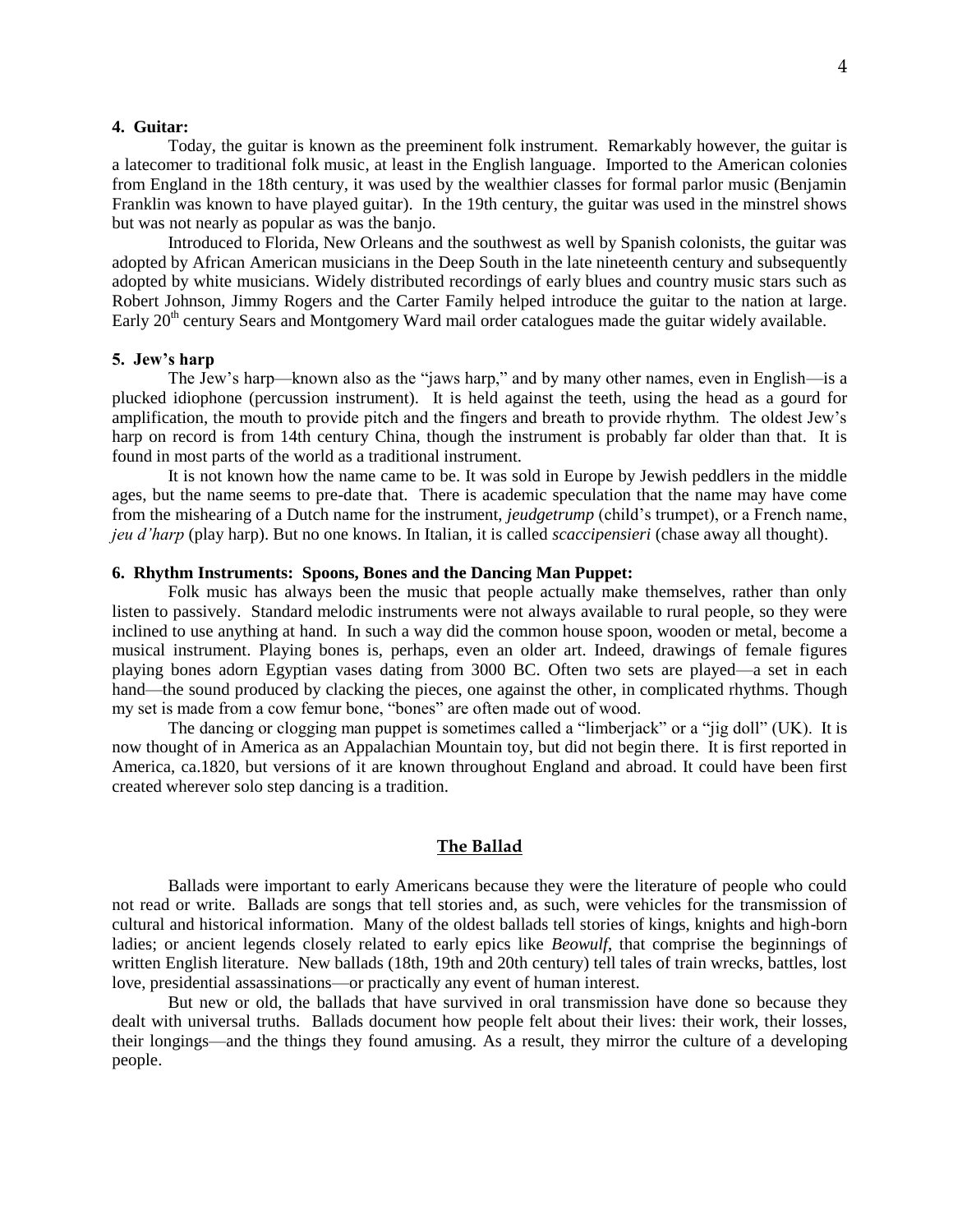# **FOLKLORE AND FOLKSONG SOME SUGGESTIONS FOR TEACHERS**

#### **The following suggestions for teachers do not require prior knowledge of folk music or folklore.**

The best way to use folk music in the classroom is to sing: to teach the songs and use them to illustrate the curriculum, whether it be history, social studies, English (the ballads as early literature, oral literature as a concept), music (there is exciting and unusual ear training material here for both vocal and instrumental students) or art (knights, ships, period dress, trains—images abound in traditional song). While singing in the classroom can be intimidating for non-musicians, we encourage that it be tried. My teacher friends tell me that it is worth the initial pain.

Folksongs provide first-rate material for reading and teaching reading. While they often do provide new vocabulary words for students (and teachers), folksongs usually use only the simplest words, yet manage to describe events and tell stories that are fascinating to young people. This is especially true when the songs are first *sung by* the students.

My primary concern is to bring Anglo and African-American folksong into the classroom. However, students may gain a better understanding of traditional song if it is introduced as one of the many forms of folklore, which also include stories, expressions, games, rhymes, customs and other traditions.

An additional benefit of a class gathering its own customs and lore is that the students study themselves as a distinct culture or group in the same way they might study ancient Egypt or modern Australia. They begin then to understand that they themselves are as valuable—with the same wealth of ideas, history and integrity of culture—as are a people long ago or far away.

Studying themselves, as individuals and as a group, will give students a new appreciation of each other through their cultural differences and similarities, and can make students increasingly proud of their own backgrounds.

## **1. Folksongs Are Old Enough That the Author Is Forgotten (or, at least, unimportant)**

• Make up a list of tales, songs, games or rhymes (or jokes?) that are commonly known to the class or a section of the class. Have them try to trace where each was learned. Determine how long the students have known them.

• Ghost stories or scary stories exist wherever there are children. Have students tell their stories and see if there are any common themes or motifs. Did the students make them up? Do they think the stories are old or new?

It might be interesting to chart the rise and fall of any one or two currently popular songs. Most commercial songs have a surprisingly short life span. Popular music is highly ephemeral when compared to traditional song. Not only because pop songs suffer from media overkill, but because they don't seem to provide the same depth of pleasure to kids over a long period of time as do songs learned from family and peers.

#### **2. Songs and Stories Change Through Oral Transmission**

• Compare jokes, songs or stories as they are related by several members of the class. Note how a single story can vary from teller to teller, yet remain basically the same. How did this variation occur? • Have the class try the game of "telephone," "operator" or "Chinese whispers." Use small groups of five to seven people, make the story short (usually one sentence) and include in the sentence some unusual adjective or twist of events. Each person then whispers the story into the ear of the next. By the time it reaches the final person, the "story" might have significantly altered. This is an amusing and effective way to demonstrate how stories change as they are passed orally from person to person.